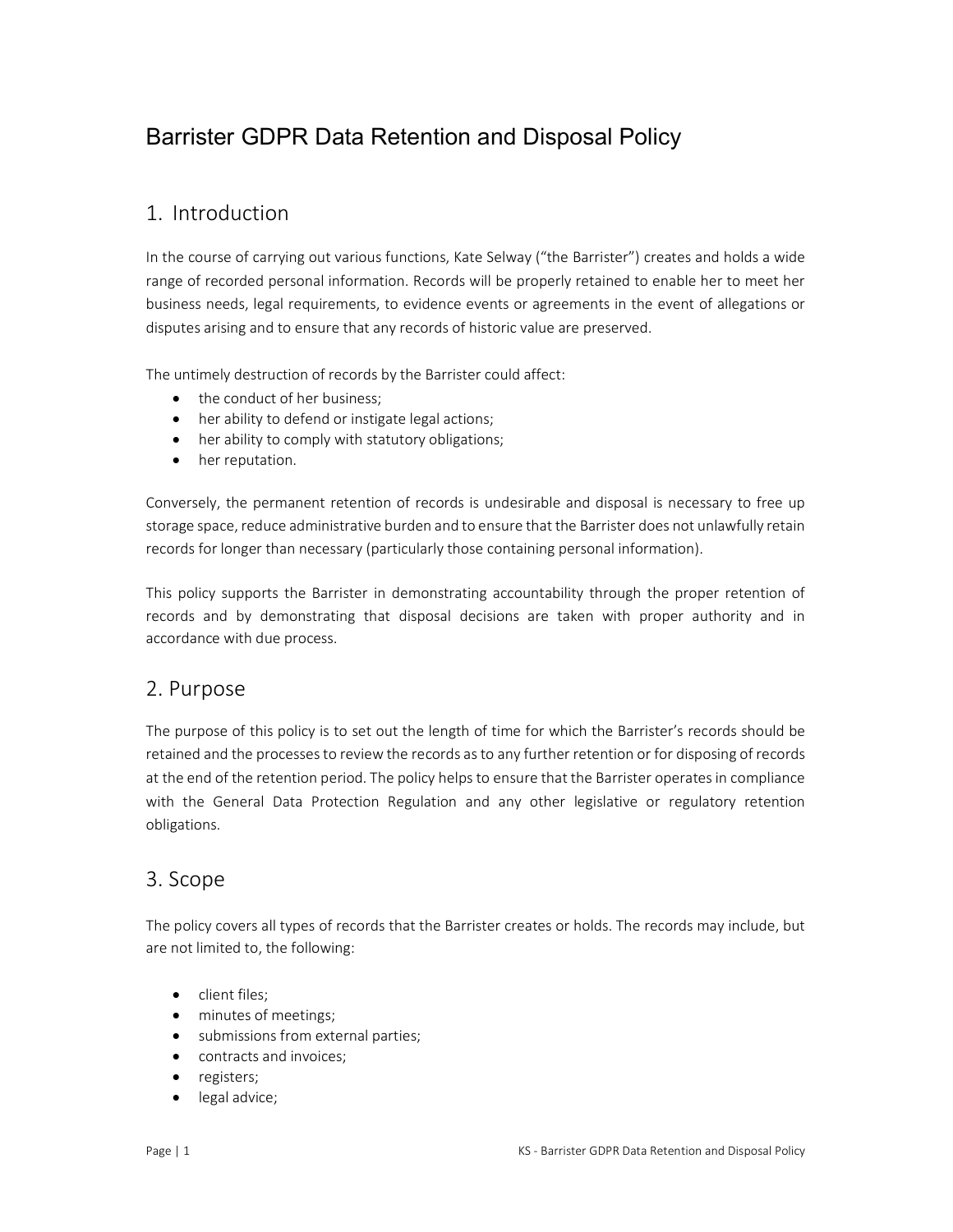- file notes:
- financial accounts;
- employee information;
- the Barrister's publications.

The policy is applicable irrespective of the media on which such records are created or held. Such media may include:

- paper:
- electronic files (including electronic databases, Word documents, Power Point presentations, spreadsheets, webpages and emails); and
- photographs, scanned images, CD-ROMs and video tapes.

### 4. Application

The policy applies equally to the Barrister and to any full-time or part-time employees on a substantive or fixed term contract and to associated persons who work for her.

### 5. Minimum Retention Period

Unless a record has been marked for 'permanent preservation' it should only be retained for a limited period of time. The currently recommended minimum retention period is 1 month from the date on which the instructions in relation to which the record is held are completed. This retention period applies to all records held.

The recommended minimum retention period derives from either:

- business need ie the running of the Barrister practice;
- legislation;
- the need to be able to respond to complaints;
- the need to be able to take or defend legal action.

### 6. Disposal

#### 6.1 What is Disposal

The Barrister is responsible for ensuring that the Register is periodically reviewed (at least annually) to determine whether any retention periods have expired. Once the retention period has expired, the record must be reviewed and a 'disposal action' agreed upon.

A 'disposal action' is:

- physical and/or electronic destruction of the record; or
- alternative disposal of the record e.g. returned to the instructing solicitor; or
- retention of the record for a further period.

#### 6.2 Making and Recording the Disposal Decision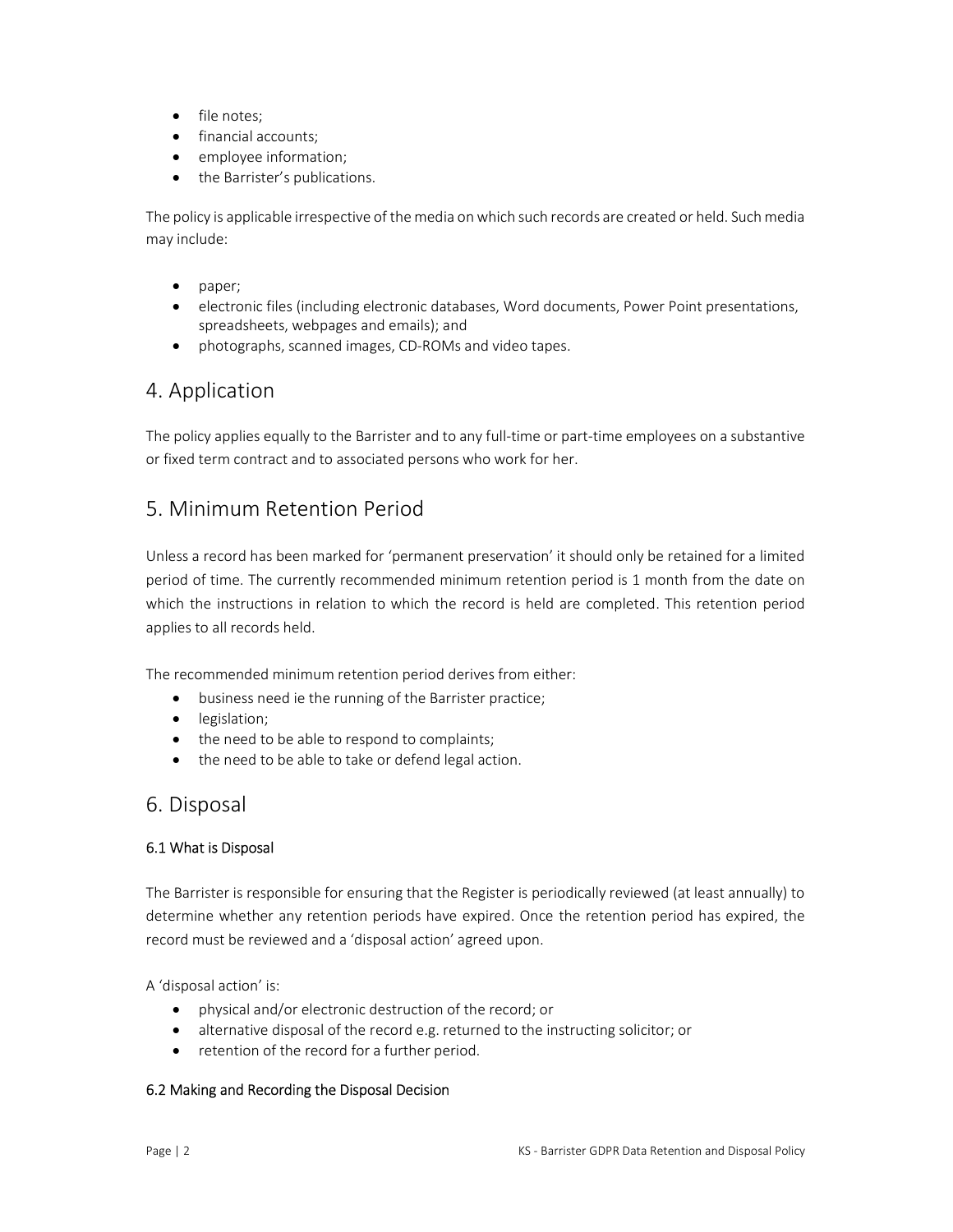A review of the record should take place as soon as possible after the expiry of the retention period or, if that is not feasible, the record should be retained and a later review date set. It need not be a detailed or time-consuming exercise but there must be a considered appraisal of the contents of the record. The review should be conducted by the Barrister.

The disposal decision must be reached having regard to:

- on-going business and accountability needs (including audit);
- current applicable legislation;
- whether the record has any long-term historical or research value;
- best practice in the legal industry
- costs associated with continued storage versus costs of destruction;
- the legal, political and reputational risks associated with keeping, destroying or losing control over the record.

Decisions must not be made with the intent of denying access or destroying evidence.

## 7. Destruction

#### 7.1 General

No destruction of a record should take place without assurance that:

- the record is no longer required as part of the Barrister's practice;
- no work by the Barrister in relation to the record is outstanding;
- no litigation or investigation is current or pending which affects the record;
- there are no current or pending FOIA or GDPR subject access requests which affect the record.

#### 7.2 Destruction of Paper Records

Confidential paper records should be placed in confidential waste sacks and these sacks should be made available for collection in order that they can be destroyed. It is essential that any documents that are to be thrown away and contain confidential or personal information must be disposed of in this way, in order to avoid breaches of confidence or of the GDPR.

Disposal of documents other than those containing confidential or personal information may be disposed of by binning or recycling.

#### 7.3 Destruction of Electronic Records

In the event IT equipment holding electronic records needs to be disposed of, confidential information must be destroyed or wiped using a recognised method to put the data beyond recovery. For mobile phones, smart phones and tablets these should be reset to factory settings. The steps taken to delete data must be recorded in the IT Asset Register, together with the date on which the steps were taken.